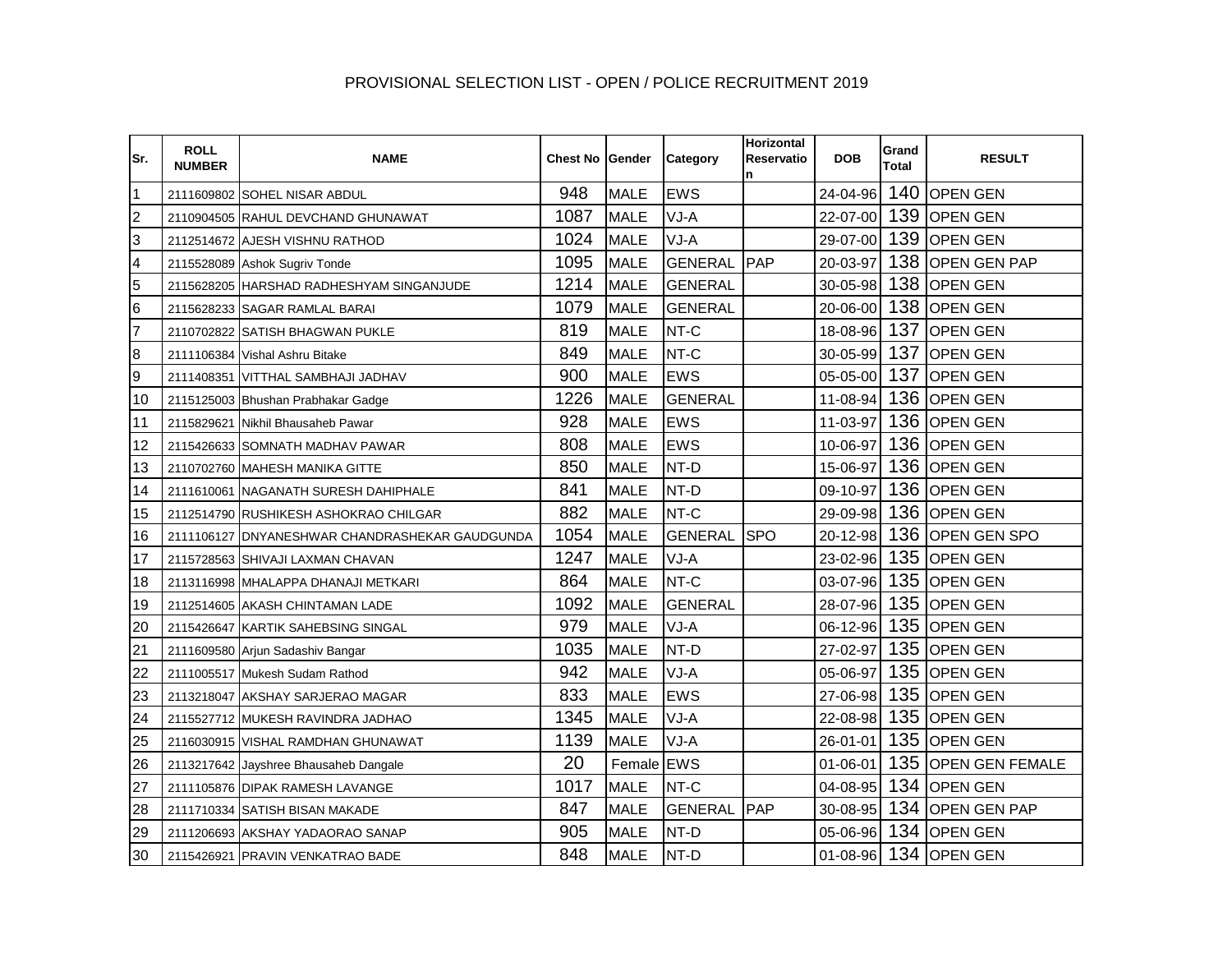| 31 | 2110502305 RAHUL PRAKASH SATHAWANE     | 1250 | <b>MALE</b> | <b>GENERAL</b> |            | 23-04-97 |     | 134 OPEN GEN                 |
|----|----------------------------------------|------|-------------|----------------|------------|----------|-----|------------------------------|
| 32 | 2113117206 Valmik Sitaram Ghongade     | 1004 | <b>MALE</b> | NT-C           |            | 15-05-97 |     | 134 OPEN GEN                 |
| 33 | 2113117387 SHRIKANT ASHOK KATUKALE     | 1157 | <b>MALE</b> | <b>GENERAL</b> |            | 09-11-97 |     | 134 OPEN GEN                 |
| 34 | 2111609900 VIKKY VIJAY GEDEKAR         | 1171 | <b>MALE</b> | <b>GENERAL</b> |            | 24-04-98 |     | 134 OPEN GEN                 |
| 35 | 2110904828 AKASH VISHNU KALE           | 1094 | <b>MALE</b> | NT-C           |            | 19-11-98 |     | 134 OPEN GEN                 |
| 36 | 2110200765 PAVAN SHRIRAM DOIFODE       | 1060 | <b>MALE</b> | NT-D           |            | 23-06-99 |     | 134 OPEN GEN                 |
| 37 | 2110904429 YOGESH NAVNATH AUTADE       | 1088 | <b>MALE</b> | <b>EWS</b>     |            | 03-08-99 |     | 134 OPEN GEN                 |
| 38 | 2111710326 PAVAN DILIP BHOYAR          | 1172 | <b>MALE</b> | <b>GENERAL</b> |            | 13-09-99 |     | 134 OPEN GEN                 |
| 39 | 2110903908 RAHUL DAGDUSING GUMLADU     | 1191 | <b>MALE</b> | $VJ-A$         |            | 10-09-00 |     | 134 OPEN GEN                 |
| 40 | 2110904803 MACHCHHINDRA HIRLAL KUKLARE | 1089 | <b>MALE</b> | NT-C           |            | 12-05-95 |     | 133 OPEN GEN                 |
| 41 | 2111207668 Chetan Suresh Jengathe      | 897  | <b>MALE</b> | <b>GENERAL</b> |            | 27-07-95 |     | 133 OPEN GEN                 |
| 42 | 2112615079 LOKESH SURESH GAIDHANE      | 1175 | <b>MALE</b> | <b>GENERAL</b> |            | 23-12-95 |     | 133 OPEN GEN                 |
| 43 | 2110301029 PARMESHWAR BALASAHEB HAKE   | 1358 | <b>MALE</b> | NT-C           |            | 26-01-96 |     | 133 OPEN GEN                 |
| 44 | 2116332764 PUNAMSING KISANSING SULANE  | 1359 | <b>MALE</b> | VJ-A           |            | 05-04-96 |     | 133 OPEN GEN                 |
| 45 | 2111609566 VISHNU BABURAO THOMBRE      | 1240 | <b>MALE</b> | <b>EWS</b>     |            | 06-07-96 |     | 133 OPEN GEN                 |
| 46 | 2111910986 PAWAN SAMADHAN DHAKNE       | 1109 | <b>MALE</b> | NT-D           |            | 07-04-97 | 133 | <b>OPEN GEN</b>              |
| 47 | 2112212857 pralhad sandipan mule       | 1008 | <b>MALE</b> | <b>EWS</b>     |            | 14-04-97 |     | 133 OPEN GEN                 |
| 48 | 2115628369 SOPAN TUKARAM KENDRE        | 1178 | <b>MALE</b> | NT-D           |            | 25-05-97 |     | 133 OPEN GEN                 |
| 49 | 2110904174 KRUSHNA NANARAO DHALE       | 1179 | <b>MALE</b> | NT-C           |            | 05-09-97 |     | 133 OPEN GEN                 |
| 50 | 2113921685 ekanath tukaram sagave      | 1185 | <b>MALE</b> | NT-C           | EQA        | 16-01-98 |     | 133 OPEN GEN EQA             |
| 51 | 2115830381 SHRIKANT PRALHAD GIRE       | 1001 | <b>MALE</b> | <b>GENERAL</b> |            | 20-04-98 | 133 | <b>OPEN GEN</b>              |
| 52 | 2111206888 VITTHAL NAMDEO MAHARNOR     | 929  | <b>MALE</b> | NT-C           |            | 20-07-98 |     | 133 OPEN GEN                 |
| 53 | 2115830025 AMJAD AKRAM SHEIKH          | 1016 | <b>MALE</b> | <b>EWS</b>     |            | 10-04-99 |     | 133 OPEN GEN                 |
| 54 | 2115527887 ADITYA DILIP JADHAV         | 1376 | <b>MALE</b> | <b>EWS</b>     |            | 27-12-99 |     | 133 OPEN GEN                 |
| 55 | 2114422703 Hemant Shrawan Charde       | 1156 | <b>MALE</b> | <b>GENERAL</b> | <b>SPO</b> | 19-06-96 |     | 132 OPEN GEN SPO             |
| 56 | 2111206561 SHRADDHA BHASKAR PIMPALKAR  | 415  |             | Female GENERAL |            | 19-07-96 | 132 | <b>OPEN GEN FEMALE</b>       |
| 57 | 2113016194 ABHISHEK DIGAMBAR RAHATE    | 1253 | <b>MALE</b> | <b>GENERAL</b> | <b>PAP</b> | 25-08-98 |     | 132 OPEN GEN PAP             |
| 58 | 2115527569 KIRAN RAMCHANDRA MARAG      | 1242 | <b>MALE</b> | <b>GENERAL</b> | <b>PAP</b> | 30-06-94 |     | 131 OPEN GEN PAP             |
| 59 | 2112413853 MAYUR BHAURAO KAPADE        | 1299 | <b>MALE</b> | NT-C           | PAP        | 21-01-96 |     | 131 OPEN GEN PAP             |
| 60 | 2115024495 KALYANI RAJESH PUDKE        | 368  |             | Female GENERAL |            | 04-04-00 | 131 | <b>OPEN GEN FEMALE</b>       |
| 61 | 2111408367 KHUSAHL NAMDEORAO MANGAR    | 1173 | <b>MALE</b> | <b>GENERAL</b> | PAP        | 05-03-89 | 130 | <b>OPEN GEN PAP</b>          |
| 62 | 2112012081 ASHOK KEDAR MULE            | 1186 | <b>MALE</b> | <b>EWS</b>     | <b>SPO</b> | 14-04-96 |     | 130 OPEN GEN SPO             |
| 63 | 2110904890 ABHISHEK AMRUTRAO TUPAT     | 1112 | <b>MALE</b> | <b>GENERAL</b> | <b>SPO</b> | 28-06-96 |     | 130 OPEN SPO                 |
| 64 | 2113720480 PAYAL NATHUJI MANDAVKAR     | 481  |             | Female GENERAL |            |          |     | 16-10-97 130 OPEN GEN FEMALE |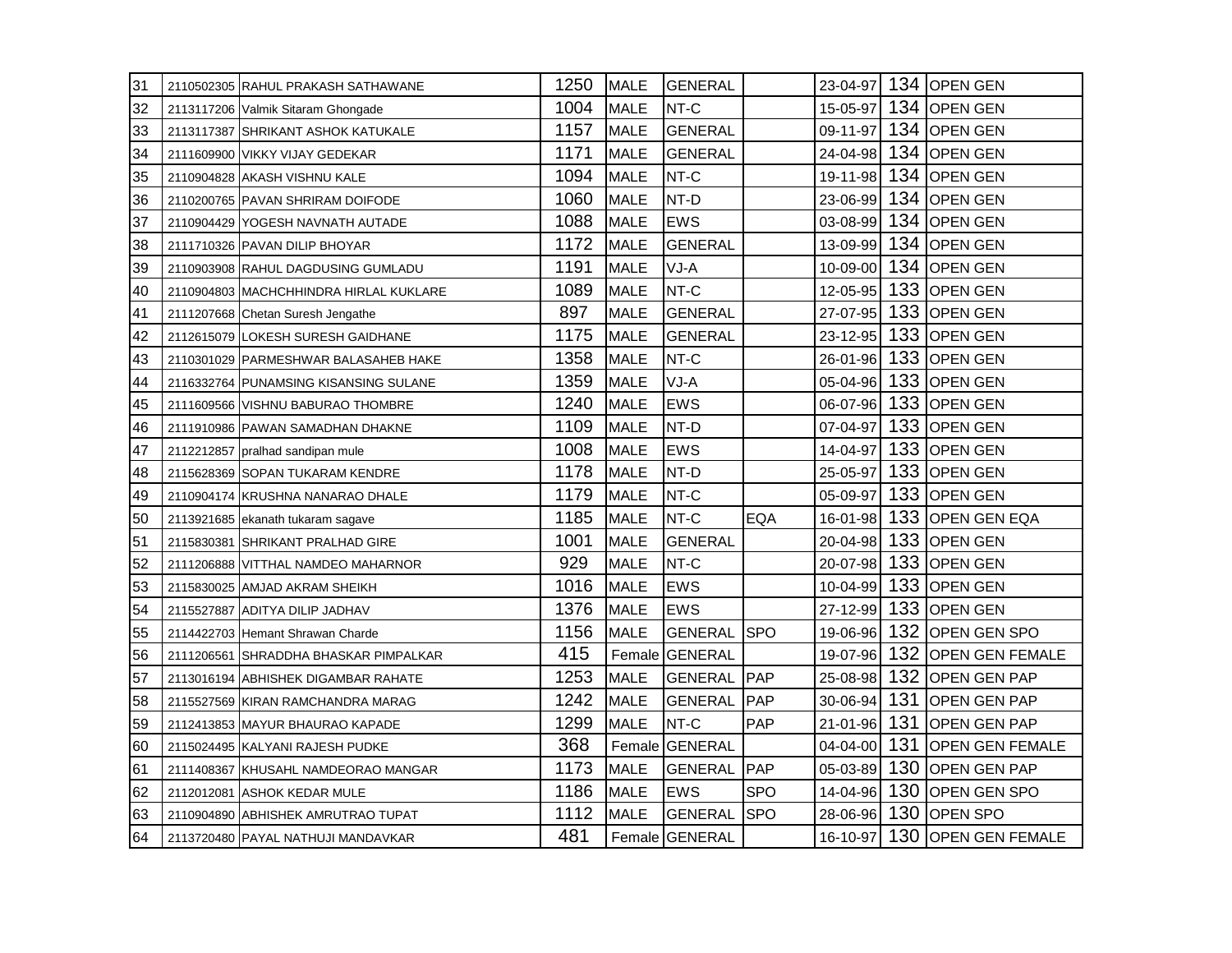| 65  | 2111609841 RAMESHKUMAR CHANDRAKANT KANDE      | 992  | <b>MALE</b>          | INT-D                  | <b>SPO</b> |          |     | 10-06-94 129 OPEN SPO |
|-----|-----------------------------------------------|------|----------------------|------------------------|------------|----------|-----|-----------------------|
| 66  | 2112212848 RAHUL RAMKRUSHNA BARAI             | 1051 | <b>MALE</b>          | <b>GENERAL</b>         | <b>PAP</b> | 02-08-94 |     | 129 OPEN PAP          |
| 67  | 2111106124 EKNATH SHANKAR DAHIPHALE           | 1244 | <b>MALE</b>          | <b>GENERAL</b>         | <b>SPO</b> | 05-03-95 |     | 129 OPEN SPO          |
| 168 | 2111206501 MAYURI RAMDAS BAGADE               | 289  |                      | Female GENERAL         |            | 19-09-97 |     | 129 OPEN FEMALE       |
| 69  | 2115930420 SHRIRAM GOROBA RAYBHOGE            | 1283 | <b>MALE</b>          | NT-C                   | <b>EQA</b> | 24-02-98 |     | 129 OPEN EQA          |
| 70  | 2111105624 Manisha Shrawn Chaware             | 5    |                      | Female GENERAL         |            | 02-05-01 | 129 | <b>OPEN FEMALE</b>    |
| 71  | 2113419208 rina hanas lilhare                 | 57   |                      | Female GENERAL         |            | 30-10-96 |     | 128 OPEN FEMALE       |
| 72  | 2115828853 SHAMALI SHARADRAO OLOKAR           | 378  |                      | Female GENERAL         |            | 06-04-97 |     | 128 OPEN FEMALE       |
| 173 | 2111408063 SNEHA BHASKAR PIMPALKAR            | 497  |                      | Female GENERAL         |            | 07-04-98 |     | 128 OPEN FEMALE       |
| 74  | 2110905057 RITESH PRATAP MOHOD                | 1453 | <b>MALE</b>          | <b>GENERAL SPO</b>     |            | 17-09-98 |     | 128 OPEN SPO          |
| 75  | 2115527675 SANTOSH HARIBHAU SANAP             | 1344 | <b>MALE</b>          | <b>GENERAL</b>         | <b>PAP</b> | 10-10-99 |     | 128 OPEN PAP          |
| 76  | 2110903679 DIKSHA BHARAT KHADSANG             | 437  | Female <sup>ST</sup> |                        |            | 17-12-99 |     | 128 OPEN FEMALE       |
| 77  | 2110200601 SANTOSH JANKIRAM PAULZAGDE         | 645  | <b>MALE</b>          | <b>GENERAL</b>         | <b>EXS</b> | 29-06-82 |     | 127 OPEN EXS          |
| 178 | 2110401537 ANKUSHSINGH RASBHIHARISINGH THAKUR | 1304 | <b>MALE</b>          | <b>GENERAL</b>         | IHG.       | 08-02-94 |     | 127 OPEN HG           |
| 79  | 2112514107 sanjivani bandu kulmethe           | 420  | Female ST            |                        |            | 24-10-94 |     | 127 OPEN FEMALE       |
| 80  | 2111207676 ajay suresh mane                   | 899  | <b>MALE</b>          | NT-C                   | EQA        | 25-06-96 | 127 | <b>OPEN EQA</b>       |
| 81  | 2111609496 POONAM NAMINARAYAN SAO             | 39   |                      | <b>Female IGENERAL</b> |            | 12-05-97 | 127 | <b>IOPEN FEMALE</b>   |
| 82  | 2114021743 SAVITRI DHANANJAY NAWGHARE         | 560  |                      | Female GENERAL         |            | 29-08-97 |     | 127 OPEN FEMALE       |
| 83  | 2111105635 POOJA NIKAM CHAVHAN                | 23   | Female VJ-A          |                        |            | 06-12-97 |     | 127 OPEN FEMALE       |
| 84  | 2113419252 PALLAVI DHRUVRAJ RAHANGDALE        | 296  |                      | Female GENERAL         |            | 12-08-99 |     | 127 OPEN FEMALE       |
| 85  | 2111509273 JYOTI VITTHAL GAWATE               | 119  | Female EWS           |                        |            | 05-02-00 | 127 | <b>OPEN FEMALE</b>    |
| 186 | 2112514440 DAULAT NARAYAN CHANDEL             | 1219 | MALE                 | <b>IGENERAL ISPO</b>   |            | 04-09-93 |     | 126 OPEN SPO          |
| 87  | 2115426515 PUJA KAWADU PANGUR                 | 47   | Female NT-C          |                        |            | 15-03-96 |     | 126 OPEN FEMALE       |
| 188 | 2112011682 NITA DEVIDAS RATHOD                | 38   | Female VJ-A          |                        |            | 24-08-98 |     | 126 OPEN FEMALE       |
| 89  | 2112011664 ASHWINI PARASRAM BAHE              | 301  |                      | Female GENERAL         |            | 29-11-93 |     | 125 OPEN FEMALE       |
| 90  | 2112313015 YAMINA VIKAS MOHURLE               | 136  |                      | Female GENERAL         |            | 17-10-96 | 125 | <b>OPEN FEMALE</b>    |
| 91  | 2111910728 PRAGATI PATRUJI NAWGHADE           | 212  |                      | Female GENERAL         |            | 11-06-98 |     | 125 OPEN FEMALE       |
| 92  | 2110903575 PRIYANKA RAMU RATHOD               | 163  | Female VJ-A          |                        |            | 12-01-99 |     | 125 OPEN FEMALE       |
| 193 | 2110502183 suresh devidasrao juwar            | 735  | <b>MALE</b>          | <b>GENERAL</b> EXS     |            | 14-05-83 |     | 124 OPEN EXS          |
| 94  | 2111609836 ASHISH SHAMLAL GAYDHANE            | 763  | <b>MALE</b>          | GENERAL                | <b>EXS</b> | 02-04-80 |     | 123 OPEN EXS          |
| 95  | 2112112695 Sharad Ambadas Jaybhaye            | 755  | <b>MALE</b>          | GENERAL                | <b>EXS</b> | 10-07-80 | 123 | <b>OPEN EXS</b>       |
| 196 | 2116030812 BHAUSAHEB SAMPAT MISKAR            | 752  | <b>MALE</b>          | NT-C                   | <b>EXS</b> | 11-06-82 |     | 123 OPEN EXS          |
| 197 | 2111409104 SHRIKANT ASHOKRAO CHAUDHARY        | 687  | <b>MALE</b>          | GENERAL EXS            |            | 19-09-83 |     | 123 OPEN EXS          |
| 198 | 2111207654 PRATIK SUNILRAO DEOTALE            | 1696 | <b>MALE</b>          | <b>GENERAL IHG</b>     |            |          |     | 10-07-94 123 OPEN HG  |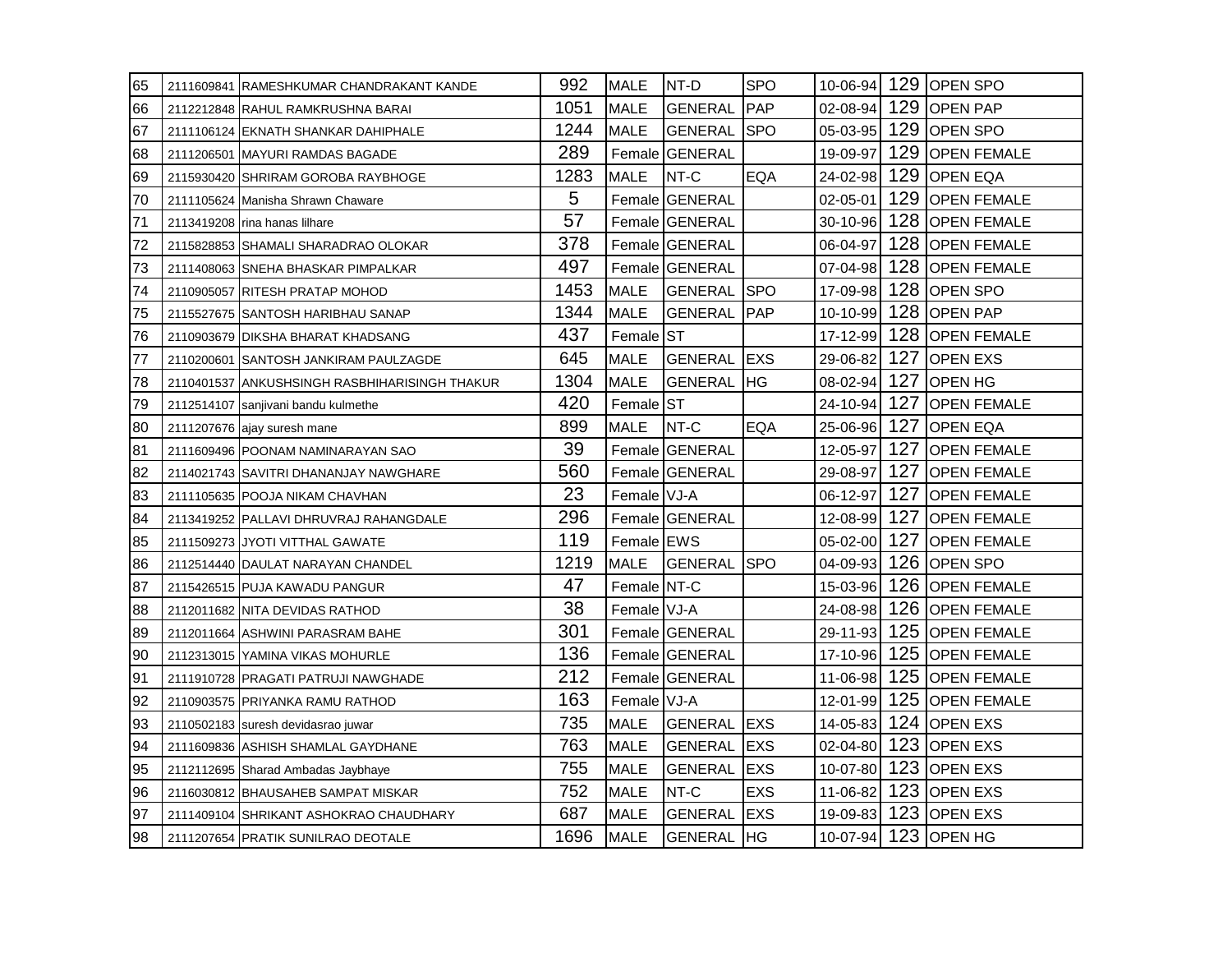| 99    | 2112313060 SARIKA KISHOR PAKHMODE              | 183  |                     | Female GENERAL     |             |                |     | 14-04-98 123 OPEN FEMALE |
|-------|------------------------------------------------|------|---------------------|--------------------|-------------|----------------|-----|--------------------------|
| 100   | 2110401232 KARISHMA GANESH ANDHE               | 388  | Female ST           |                    |             |                |     | 10-10-98 123 OPEN FEMALE |
| 101   | 2112413508 DAIVASHALA KALBA GOPNAR             | 298  | Female NT-C         |                    |             | 10-09-99       |     | 123 OPEN FEMALE          |
| 102   | 2112313007 MEGHA GAJANAN LUTE                  | 553  |                     | Female GENERAL     |             | 18-02-01       |     | 123 OPEN FEMALE          |
| 103   | 2111207674 JJITENDRA SURESHRAO PAWAR           | 1274 | <b>MALE</b>         | <b>GENERAL</b>     | <b>IHG</b>  | 10-05-93       |     | 122 OPEN HG              |
| 104   | 2111810466 SUSHMA SHANKAR NAROTE               | 123  | Female <b>INT-C</b> |                    |             | 17-05-96       | 122 | <b>OPEN FEMALE</b>       |
| 105   | 2115024517 AASHIKA VIJAY DONGRE                | 43   |                     | Female GENERAL     |             | 12-12-97       | 122 | <b>OPEN FEMALE</b>       |
| 106   | 2110903765 PRITI PRALHAD MESHRAM               | 68   |                     | Female GENERAL     |             | 10-01-99       |     | 122 OPEN FEMALE          |
| 107   | 2110903647 PRAGATI JAYDEO DHOK                 | 389  | Female ST           |                    |             | 10-01-99       |     | 122 OPEN FEMALE          |
| 108   | 2110903709 Sangita Vilas Chavhan               | 513  | Female VJ-A         |                    |             | 15-06-99       |     | 122 OPEN FEMALE          |
| 109   | 2112715117 MANDAKINI DAYANAND KENDRE           | 19   | Female NT-D         |                    |             | 27-10-99       | 122 | <b>JOPEN FEMALE</b>      |
| 110   | 2112815635 NITIN BABAN PAWAR                   | 696  | MALE                | <b>GENERAL</b>     | IEXS        | 30-08-83       | 121 | <b>OPEN EXS</b>          |
| 111   | 2112413833 ABHIJEET CHANDRASHEKHAR KHARCHE     | 1710 | <b>MALE</b>         | <b>GENERAL</b>     | IPOL        | 26-11-92       | 121 | <b>OPEN POL</b>          |
| 112   | 2113116395 SONAL VINOD BHENDARE                | 249  |                     | Female GENERAL     |             | 27-07-94       |     | 121 OPEN FEMALE          |
| 113   | 2112112514 NILIMA ASHOK BANTE                  | 170  |                     | Female GENERAL     |             | $01 - 08 - 96$ |     | 121 OPEN FEMALE          |
| 114   | 2110803088 Roshani Purushottam Nival           | 606  | Female NT-C         |                    |             | $01 - 04 - 99$ | 121 | <b>OPEN FEMALE</b>       |
| 115 I | 2115728426 PANKITA ASHOK RATHOD                | 198  | Female VJ-A         |                    |             | 31-08-99       | 121 | <b>IOPEN FEMALE</b>      |
|       | 116   2112011756   PALLAVI SUDHAKAR KHOBRAGADE | 508  |                     | Female GENERAL     |             | 11-07-00       | 121 | <b>OPEN FEMALE</b>       |
| 117   | 2111206512 SHRADDHA PANDURANG NANHE            | 337  |                     | Female GENERAL     |             | 24-08-00       |     | 121 OPEN FEMALE          |
| 118   | 2116030724 MONALI PREMDAS NAWARE               | 153  |                     | Female GENERAL     |             | 22-09-00       |     | 121 OPEN FEMALE          |
| 119   | 2111105875 VIJAY RAMESH TRIPATHI               | 1694 | MALE                | <b>IEWS</b>        | HG          | 17-07-91       | 120 | <b>OPEN HG</b>           |
| 120   | 2110903652 PUJA UDDHAV MUNDHE                  | 406  | Female NT-D         |                    |             | 15-12-93       | 120 | <b>JOPEN FEMALE</b>      |
| 121   | 2112012033 PRADIP VASANTA MADAVI               | 1753 | MALE                | <b>ST</b>          | <b>HG</b>   | 14-05-98       |     | 120 OPEN HG              |
| 122   | 2113117193 SACHIN VISHNU MAHULE                | 724  | <b>MALE</b>         | IGENERAL           | <b>IEXS</b> | 11-06-97       |     | 119 OPEN EXS             |
| 123   | 2115828820 ASHVINI JAWAHAR MANE                | 346  | Female EWS          |                    |             | 11-02-98       |     | 119 OPEN FEMALE          |
| 124   | 2114723520 ARUNA BANDU MARBATE                 | 507  |                     | Female GENERAL     |             | 06-08-98       | 119 | <b>JOPEN FEMALE</b>      |
| 125   | 2113217689 MAYURI PRAKASH MOHTURE              | 632  |                     | Female GENERAL     |             | $05 - 12 - 99$ |     | 119 OPEN FEMALE          |
| 126   | 2111710116 SAKSHI PRAMOD KUNTAWAR              | 325  |                     | Female GENERAL     |             |                |     | 16-02-01 119 OPEN FEMALE |
| 127   | 2111609547 sayali subhash pawar                | 214  | Female VJ-A         |                    |             |                |     | 31-07-01 119 OPEN FEMALE |
| 128   | 2110602496 KASHINATH BHAGWAN KARADE            | 748  | <b>MALE</b>         | NT-C               | <b>EXS</b>  | $01 - 01 - 83$ |     | 118 OPEN EXS             |
| 129   | 2110904248 DHANANJAY RANJANSINH TOMAR          | 788  | <b>MALE</b>         | <b>GENERAL</b>     | <b>EXS</b>  | 03-11-83       |     | 118 OPEN EXS             |
| 130   | 2115628285 KRISHNA DEVRAO CHAVAN               | 1653 | <b>MALE</b>         | VJ-A               | HG          |                |     | 23-08-94 118 OPEN HG     |
| 131   | 2111911517 BHANUDAS TRYAMBAK LEKURWALE         | 708  | <b>MALE</b>         | <b>GENERAL</b>     | <b>EXS</b>  |                |     | 15-01-84 115 OPEN EXS    |
|       | 132   2115830075   MAHESH MOHAN AGASHE         | 710  | <b>MALE</b>         | <b>GENERAL</b> EXS |             |                |     | 23-07-97 115 OPEN EXS    |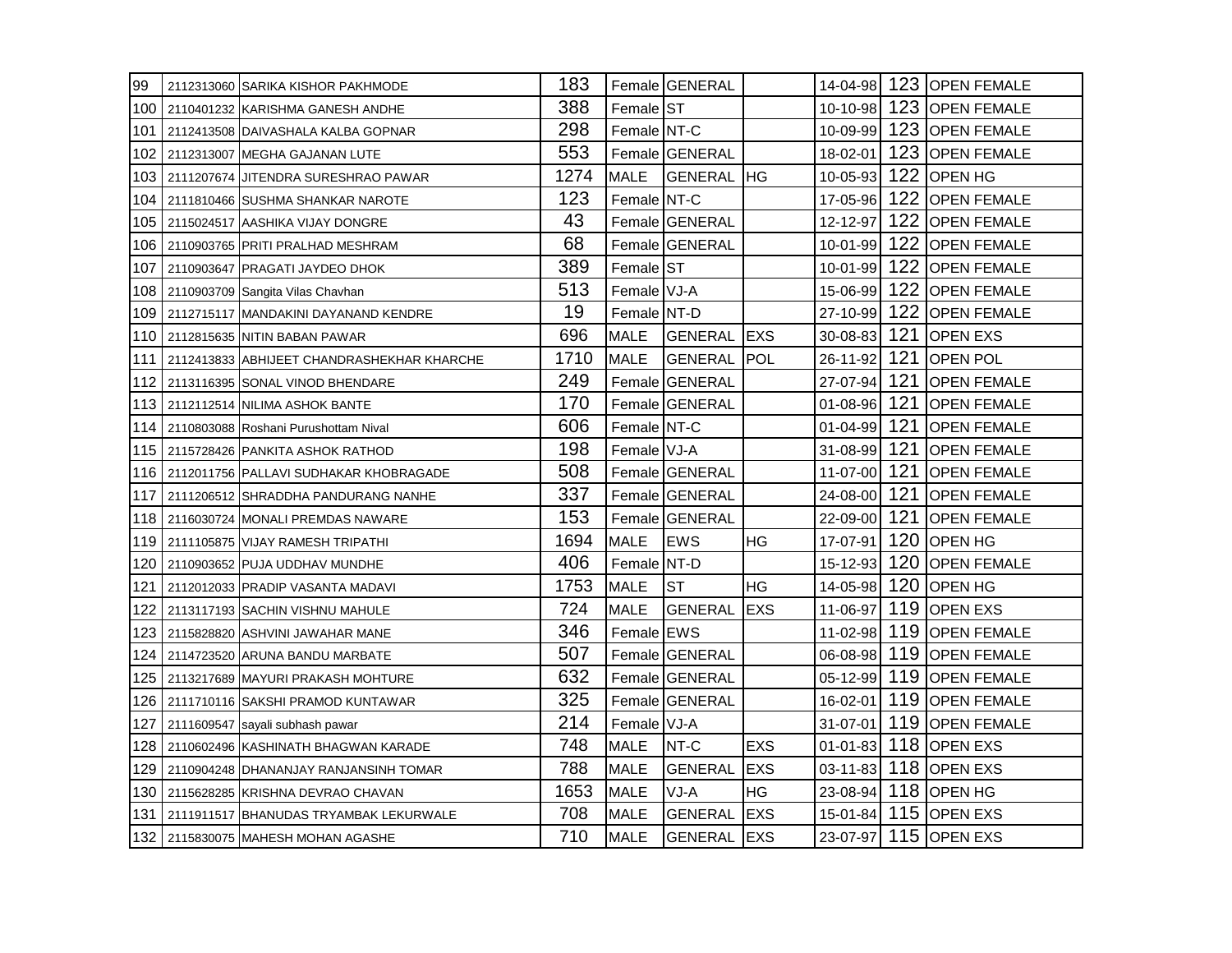|     | 133 2111409179 SUJIT GUNAJI DESHMUKH               | 745  | <b>MALE</b> | <b>GENERAL</b> | <b>EXS</b>    | 17-11-82       | 113 | <b>OPEN EXS</b>  |
|-----|----------------------------------------------------|------|-------------|----------------|---------------|----------------|-----|------------------|
|     | 134 2111408896 PRATIK HIRAMANJI DHARMIK            | 1689 | MALE        | <b>SBC</b>     | <b>POL</b>    | 30-06-91       |     | 113 OPEN POL     |
|     | 135 2111609888 ROHAN SHRIPATI CHAVAN               | 776  | <b>MALE</b> | <b>GENERAL</b> | <b>EXS</b>    | $31 - 05 - 95$ |     | 112 OPEN EXS     |
|     | 136 2110401565 SANTOSHKUMAR JAYPRAKASHSINGH THAKUR | 718  | MALE        | IGENERAL       | <b>IEXS</b>   | $09 - 11 - 81$ | 111 | <b>OPEN EXS</b>  |
| 137 | 2112514291 ANIL SAKHARAM GUJALE                    | 2409 | <b>MALE</b> | VJ-A           | <b>HG</b>     | $20 - 12 - 94$ | 111 | <b>IOPEN HG</b>  |
|     | 138 2113217973 VISHNU MANIK MOTGHARE               | 713  | MALE        | IGENERAL       | <b>IEXS</b>   | 24-05-82       |     | 110 OPEN EXS     |
| 139 | 2110502226 Jageshwar Shravan Thakare               | 672  | MALE        | <b>GENERAL</b> | <b>IEXS</b>   | $07-07-82$     |     | 110 OPEN EXS     |
| 140 | 2111409239 SAINATH DNYANABA MAGAR                  | 762  | MALE        | IGENERAL       | <b>IEXS</b>   | $10 - 08 - 82$ |     | 110 OPEN EXS     |
| 141 | 2620235275 RAM JANKIRAM PAULZAGADE                 | 796  | MALE        | IGENERAL       | <b>EXS</b>    | 15-01-79       |     | 109 OPEN EXS     |
| 142 | 2110401622 ABHISHEKKUMAR BHARATBHUSAN MISHRA       | 782  | <b>MALE</b> | IGENERAL       | <b>IEXS</b>   | $13 - 01 - 82$ |     | 109 OPEN EXS     |
|     | 143   2110904996 NIMESHWAR GOVINDRAO NARETE        | 727  | MALE        | IGENERAL       | <b>IEXS</b>   | $01 - 07 - 82$ |     | 109 OPEN EXS     |
| 144 | 2111005323 MANOJ BABANRAO WANDHE                   | 766  | <b>MALE</b> | <b>GENERAL</b> | <b>EXS</b>    | $31 - 12 - 82$ | 109 | <b>IOPEN EXS</b> |
|     | 145   2113921589 UDDHAV VISHNU NAGARGOJE           | 2282 | <b>MALE</b> | NT-D           | <b>PAP/HG</b> | 05-03-91       | 109 | <b>IOPEN HG</b>  |
|     | 146   2112715584 ABHIJIT PURUSHOTTAM MALDONGRE     | 2407 | <b>MALE</b> | <b>ST</b>      | <b>POL</b>    | 02-09-91       | 104 | <b>OPEN POL</b>  |
|     | 147 2111509350 ROHIT NANDKISHOR KUMBHARE           | 2249 | <b>MALE</b> | <b>GENERAL</b> | <b>POL</b>    | 11-06-92       | 99  | <b>OPEN POL</b>  |

## PROVISIONAL SELECTION LIST - ST / POLICE RECRUITMENT 2019

| lSr.            | <b>ROLL</b><br><b>NUMBER</b> | <b>NAME</b>                            | <b>Chest No Gender</b> |             | Category  | <b>Horizontal</b><br>Reservatio | <b>DOB</b>          | Grand<br>Total | <b>RESULT</b>          |
|-----------------|------------------------------|----------------------------------------|------------------------|-------------|-----------|---------------------------------|---------------------|----------------|------------------------|
| $\vert$ 1       |                              | 2113419682 VISHAL HIVRAJ UIKEY         | 1136                   | <b>MALE</b> | <b>ST</b> |                                 | 25-03-01            |                | $132$ ST GEN           |
| $\overline{c}$  |                              | 2110401604 BANDU SHALIK GAYAKWAD       | 1405                   | <b>MALE</b> | <b>ST</b> |                                 | 11-11-92            |                | 125 ST GEN             |
| 3               |                              | 2113117496 VIVEK SURESH KAWADO         | 1195                   | <b>MALE</b> | <b>ST</b> |                                 | 27-12-97            |                | $125$ ST GEN           |
| $\overline{4}$  |                              | 2111408769 PRASHANT BHASKAR MADKAM     | 1686                   | <b>MALE</b> | <b>ST</b> |                                 | 10-09-93            |                | $122$ ST GEN           |
| $\overline{5}$  |                              | 2113319152 RAVI SURESH CHAVAN          | 1228                   | <b>MALE</b> | <b>ST</b> |                                 | 29-01-97            | 121            | <b>ST GEN</b>          |
| $6\phantom{.}6$ |                              | 2110905232 AKASH SURESH BHALAVI        | 1985                   | <b>MALE</b> | <b>ST</b> |                                 | 14-09-96            |                | $120$ ST GEN           |
| 7               |                              | 2110200775 KHEMCHAND KHUSHAL KODAPE    | 1447                   | <b>MALE</b> | <b>ST</b> |                                 | $04 - 10 - 95$      |                | 119 ST GEN             |
| 8               |                              | 2112413600 Dnyaneshwar Dadaji Jambhule | 1555                   | <b>MALE</b> | <b>ST</b> |                                 | 14-02-96            |                | $119$ ST GEN           |
| 9               |                              | 2110903928 AKHIL NAGORAO GEDAM         | 1727                   | <b>MALE</b> | <b>ST</b> |                                 | 02-02-97            |                | 119 ST GEN             |
| 10              |                              | 2113419425 Omkar Ramsing Madavi        | 1919                   | <b>MALE</b> | <b>ST</b> |                                 | $30 - 11 - 93$      |                | 118 $ST GEN$           |
| 11              |                              | 2113117483 GAJANAN SURESH BANDUKE      | 1992                   | <b>MALE</b> | <b>ST</b> |                                 | 01-08-94 118 ST GEN |                |                        |
| 12              |                              | 2112915898 Bharat Narayan Tekam        | 1291                   | <b>MALE</b> | <b>ST</b> |                                 | 15-08-94 118 ST GEN |                |                        |
| 13              |                              | 2111408132 ASHVINI ARUN GHARAT         | 424                    | Female ST   |           |                                 | 30-11-99            |                | 118 ST GEN FEMALE      |
| 14              |                              | 2115427180 PANKAJ PRAKASHRAO CHAVHAN   | 2121                   | <b>MALE</b> | <b>ST</b> | <b>SPO</b>                      | 11-05-97            | 117            | <b>ST GEN SPO</b>      |
| 15              |                              | 2112413559 SUNITA AJABRAO BHALAVI      | 139                    | Female ST   |           |                                 |                     |                | 24-08-96 113 ST FEMALE |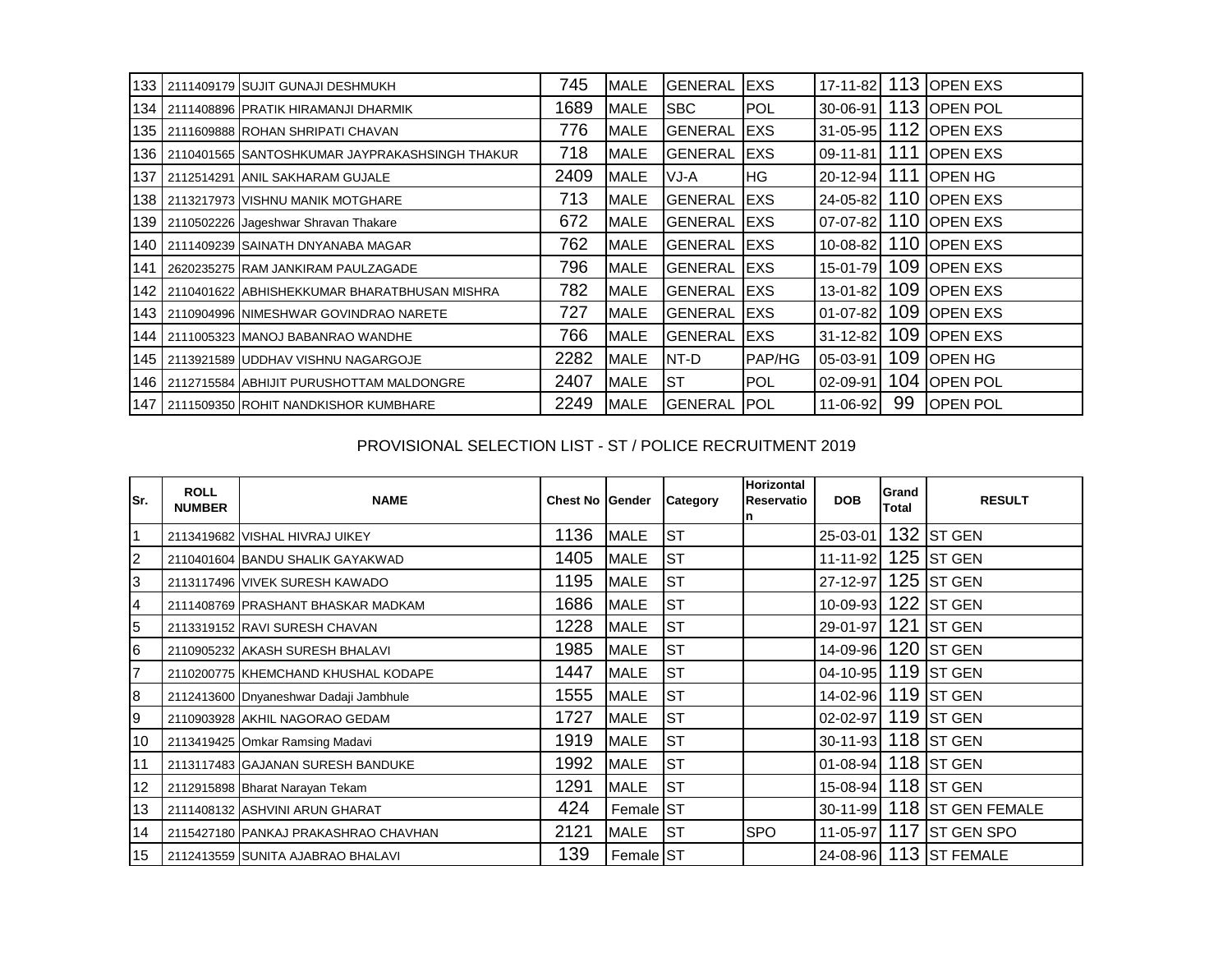| 16 | 2111509250 KAJAL KAMLAKAR MADAVI      | 93   | Female ST         |            |             |                |     | 09-07-96 112 ST FEMALE |
|----|---------------------------------------|------|-------------------|------------|-------------|----------------|-----|------------------------|
| 17 | 2111408030 NISHA VASANT ISKAPE        | 435  | <b>Female ST</b>  |            |             | $01 - 03 - 01$ |     | 112 ST FEMALE          |
| 18 | 2113217523 SONU BABANRAO SAYYAM       | 631  | <b>Female IST</b> |            |             | $01 - 01 - 89$ |     | 108 ST FEMALE          |
| 19 | 2111609538 KIRAN DOMAJI DHURVE        | 269  | <b>Female ST</b>  |            |             | $07-07-95$     |     | 108 ST FEMALE          |
| 20 | 2111408145 SUCHITA SUDHAKAR SOLANKE   | 305  | <b>Female ST</b>  |            |             | 17-12-97       |     | 108 ST FEMALE          |
| 21 | 2115325250 SHILA SADASHIV LAMKASE     | 248  | <b>Female IST</b> |            |             | $03 - 12 - 92$ |     | 106 ST FEMALE          |
| 22 | 2114723835 SACHIN SURESH KANGALE      | 2174 | <b>MALE</b>       | Ist        | <b>PAP</b>  | $09 - 09 - 95$ | 101 | <b>ST PAP</b>          |
| 23 | 2111207319 Vaibhav Shrikrushna Gharat | 2333 | <b>MALE</b>       | <b>IST</b> | <b>POL</b>  | $04 - 04 - 93$ | 93  | <b>ST POL</b>          |
| 24 | 2111911207 NITIN LAXMANRAO KURSANGE   | 661  | <b>MALE</b>       | <b>IST</b> | <b>EXS</b>  | 04-06-82       | 84  | <b>ST EXS</b>          |
| 25 | 2112514756 HANUMANT PRAKASH KOLI      | 2168 | <b>MALE</b>       | <b>IST</b> | <b>IEQA</b> | 17-06-95       | 84  | <b>ST EQA</b>          |
| 26 | 2115528000 SUJIT GOVINDRAO POTE       | 2279 | <b>MALE</b>       | IST        | lHG.        | 13-05-95       | 81  | <b>ST HG</b>           |

# PROVISIONAL SELECTION LIST - VJA / POLICE RECRUITMENT 2019

| lSr.           | <b>ROLL</b><br><b>NUMBER</b> | <b>NAME</b>                           | <b>Chest No Gender</b> |             | Category | Horizontal<br>Reservatio<br>n | <b>DOB</b>     | Grand<br>Total | <b>RESULT</b>           |
|----------------|------------------------------|---------------------------------------|------------------------|-------------|----------|-------------------------------|----------------|----------------|-------------------------|
| $\vert$ 1      |                              | 2113319009 AJAYKUMAR SHRIRAM RATHOD   | 955                    | <b>MALE</b> | VJ-A     |                               | 27-10-97       | 132            | <b>VJA GEN</b>          |
| $\overline{2}$ |                              | 2110100189 AMAR DEVISHING BRAHAMAN    | 1349                   | <b>MALE</b> | VJ-A     |                               | 16-10-95       | 131            | <b>VJA GEN</b>          |
| 3              |                              | 2110100098 SACHINKUMAR WAMAN CHAVAN   | 859                    | <b>MALE</b> | VJ-A     |                               | 26-06-96       | 131            | <b>VJA GEN</b>          |
| $\overline{a}$ |                              | 2111408812 DHANANJAY SHIVAJI GAIKAWAD | 946                    | <b>MALE</b> | VJ-A     |                               | 25-10-96       | 131            | <b>VJA GEN</b>          |
| 5              |                              | 2113218566 BALU FULSING PAWAR         | 1241                   | <b>MALE</b> | VJ-A     |                               | 13-03-98       | 131            | <b>VJA GEN</b>          |
| 6              |                              | 2110702715 YOGESH RAJU BALRAWAT       | 1329                   | <b>MALE</b> | VJ-A     |                               | 09-06-00       | 131            | <b>VJA GEN</b>          |
| $\overline{7}$ |                              | 2112715374 DHANRAJ DEVICHAND CHAVAN   | 1306                   | <b>MALE</b> | VJ-A     |                               | 29-08-01       | 131            | <b>VJA GEN</b>          |
| 8              |                              | 2112514747 SUBHASH GOVIND RATHOD      | 825                    | <b>MALE</b> | VJ-A     |                               | $02 - 03 - 93$ |                | 130 VJA GEN             |
| 9              |                              | 2110502266 Pavan Vitthalsing Sundarde | 1288                   | <b>MALE</b> | VJ-A     |                               | 08-06-94       |                | 130 VJA GEN             |
| 10             |                              | 2121033926 RAHUL PREMDAS JADHAO       | 1327                   | <b>MALE</b> | VJ-A     |                               |                |                | 22-07-94 130 VJA GEN    |
| 11             |                              | 2116030923 NILESH VILAS RATHOD        | 875                    | <b>MALE</b> | VJ-A     | <b>PAP</b>                    | 09-05-88       |                | 124 VJA PAP             |
| 12             |                              | 2111106043 AVINASH RAWASAHEB PAWAR    | 1038                   | <b>MALE</b> | VJ-A     | <b>SPO</b>                    | 19-12-96       |                | 119 VJA SPO             |
| 13             |                              | 2111206567 SIMA BHIMRAO JADHAO        | 463                    | Female VJ-A |          |                               | 17-05-93       |                | 116 VJA FEMALE          |
| 14             |                              | 2111105593 NISHA VASANT JADHAV        | 522                    | Female VJ-A |          |                               |                |                | 14-11-96 116 VJA FEMALE |
| 15             |                              | 2115527705 Atish Dattu Chavan         | 1678                   | <b>MALE</b> | VJ-A     | <b>EQA</b>                    | $01 - 07 - 99$ |                | $116$ VJA EQA           |
| 16             |                              | 2110903711 ARCHANA VILAS MADANE       | 515                    | Female VJ-A |          |                               |                |                | 06-12-98 115 VJA FEMALE |
| 17             |                              | 2110300994 ANUSAYA SUDAM RATHOD       | 314                    | Female VJ-A |          |                               | 06-04-99       | 111            | <b>VJA FEMALE</b>       |
| 18             |                              | 2111509260 SHEELA RAVINDRA JADHAV     | 148                    | Female VJ-A |          |                               | 15-09-99       | 111            | <b>VJA FEMALE</b>       |
| 19             |                              | 2111509259 KAUSHALYA DATTA JADHAV     | 422                    | Female VJ-A |          |                               |                |                | 11-12-99 110 VJA FEMALE |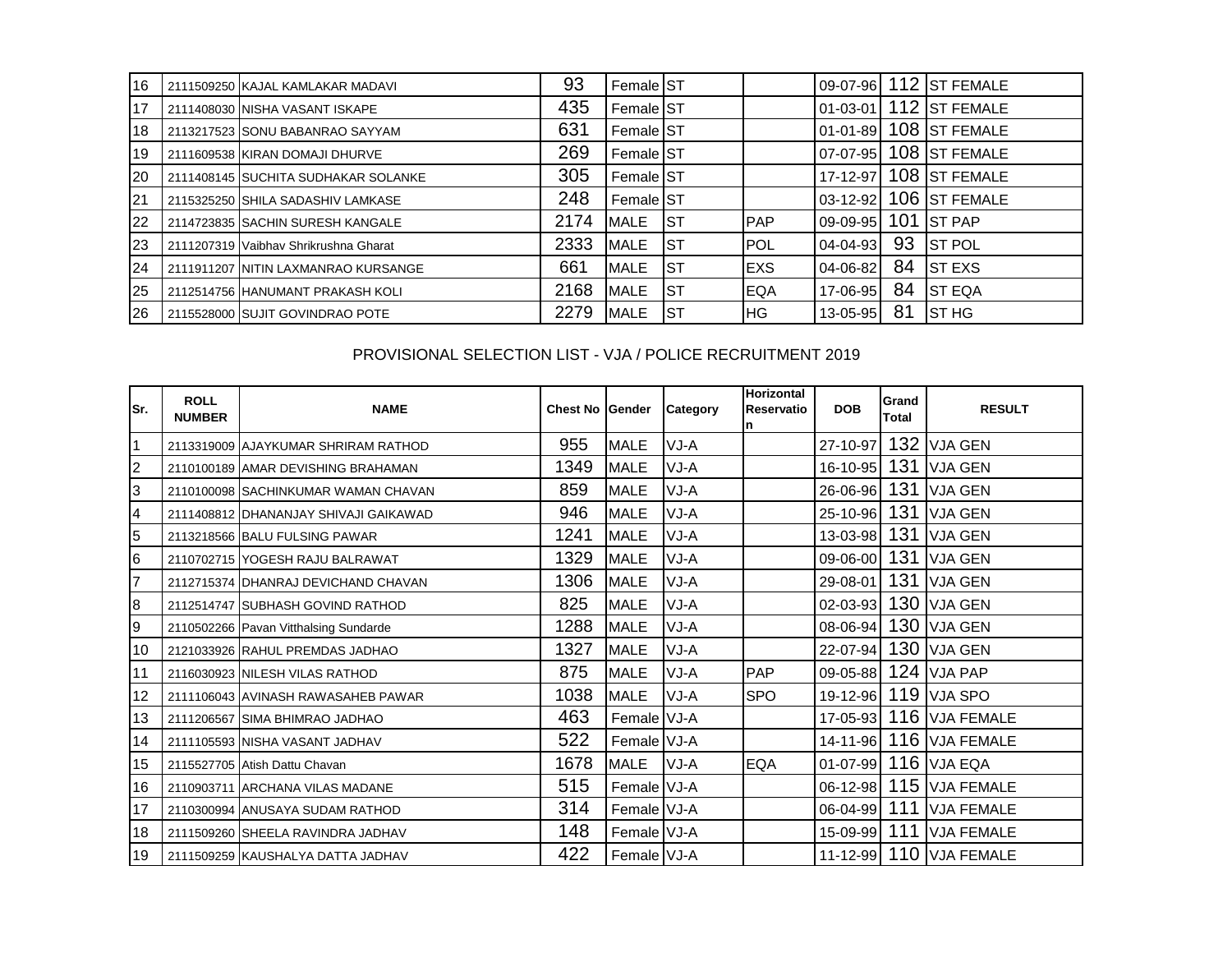| 20 | 2112413531 ASHWINI LAXMAN CHAVHAN        | 336  | Female VJ-A  |       |             | 10-08-96       |     | 107 VJA FEMALE    |
|----|------------------------------------------|------|--------------|-------|-------------|----------------|-----|-------------------|
| 21 | 2111206618 PALLAVI GOVINDA JADHAO        | 128  | Female VJ-A  |       |             | 14-09-99       | 107 | <b>VJA FEMALE</b> |
| 22 | 2619834439 RAJESH PRATAPRAO JADHAV       | 2016 | MALE         | IVJ-A | IHG.        | $06-11-87$     |     | $104$ VJA HG      |
| 23 | 2115527559 VIRENDRASINH KAMALSINH JADHAO | 660  | <b>MALE</b>  | VJ-A  | <b>EXS</b>  | 24-01-83       | 98  | <b>VJA EXS</b>    |
| 24 | 2111509354 SHUBHAM PANJABRAO PAWAR       | 2254 | MALE         | VJ-A  | <b>POL</b>  | $12 - 11 - 95$ | 97  | <b>VJA POL</b>    |
| 25 | 2115527765 SHYAMSING BHAGWAN PARIHAR     | 723  | <b>MALE</b>  | VJ-A  | <b>IEXS</b> | 30-07-79       | 96  | <b>VJA EXS</b>    |
| 26 | 2114222122 dharamsing ramsingh golwal    | 658  | <b>IMALE</b> | VJ-A  | <b>EXS</b>  | $05 - 06 - 81$ | 92  | <b>VJA EXS</b>    |
| 27 | 2110904028 VINAYAK SAKHARAM CHAVAN       | 780  | <b>IMALE</b> | VJ-A  | IEXS        | 01-07-76       | 88  | <b>VJA EXS</b>    |

## PROVISIONAL SELECTION LIST - NTC / POLICE RECRUITMENT 2019

| lSr.                    | <b>ROLL</b><br><b>NUMBER</b> | <b>NAME</b>                             | <b>Chest No Gender</b> |             | Category | <b>Horizontal</b><br>Reservatio | <b>DOB</b>     | Grand<br><b>Total</b> | <b>RESULT</b>        |
|-------------------------|------------------------------|-----------------------------------------|------------------------|-------------|----------|---------------------------------|----------------|-----------------------|----------------------|
| 1                       |                              | 2114623361 Pravin Abhimannu Bagale      | 1255                   | <b>MALE</b> | NT-C     |                                 | 17-06-97       |                       | 132 NTC GEN          |
| $\overline{c}$          |                              | 2111408915 AMOL VISHNU KHANDEKAR        | 1209                   | <b>MALE</b> | NT-C     |                                 |                |                       | 03-05-98 132 NTC GEN |
| 3                       |                              | 2111207124 ANGAD DATTARAO MANGIR        | 999                    | <b>MALE</b> | NT-C     |                                 | 15-02-90       |                       | 131 NTC GEN          |
| $\overline{\mathbf{4}}$ |                              | 2115527864 PAWAN VIJAYRAO KAWALE        | 1374                   | <b>MALE</b> | NT-C     |                                 |                |                       | 29-11-93 131 NTC GEN |
| 5                       |                              | 2110301032 SACHIN WAMANRAO MASKE        | 1245                   | <b>MALE</b> | NT-C     |                                 | 13-12-93       | 131                   | <b>NTC GEN</b>       |
| 6                       |                              | 2115628215 DNYANESHWAR KAILAS JARHAD    | 1454                   | <b>MALE</b> | NT-C     |                                 | 08-04-95       |                       | 130 NTC GEN          |
| $\overline{7}$          |                              | 2111609799 ROHIDAS ABA DHANGAR          | 989                    | <b>MALE</b> | NT-C     |                                 | 15-10-96       |                       | 130 NTC GEN          |
| 8                       |                              | 2110401470 YOGESH PANDITRAO HAKE        | 1325                   | <b>MALE</b> | NT-C     |                                 | $01 - 05 - 98$ |                       | 130 NTC GEN          |
| 9                       |                              | 2113117338 AKSHAY PRAKASH PATIL         | 1224                   | <b>MALE</b> | NT-C     |                                 |                |                       | 30-08-98 130 NTC GEN |
| 10                      |                              | 2110702789 SOMNATH TATERAO BAJGIR       | 1481                   | <b>MALE</b> | NT-C     | <b>SPO</b>                      |                |                       | 05-09-96 125 NTC SPO |
| 11                      |                              | 2112514466 JEEVAN VASANTRAO GORE        | 957                    | <b>MALE</b> | NT-C     | <b>PAP</b>                      |                |                       | 09-02-94 124 NTC PAP |
| 12                      |                              | 2110803066 Diksha Ajay Bhardwaj         | 569                    | Female NT-C |          |                                 | 24-10-99       |                       | 118 NTC FEMALE       |
| 13                      |                              | 2111005274 Dnyaneshwari Nagorao Bhorgir | 195                    | Female NT-C |          |                                 | $24 - 04 - 00$ |                       | 117 NTC FEMALE       |
| 14                      |                              | 2112614876 URMILA BALASAHEB BANASODE    | 358                    | Female NT-C |          |                                 | 03-08-00       |                       | 116 NTC FEMALE       |
| 15                      |                              | 2112413583 ANITA PURUSHOTTAM GADADE     | 11                     | Female NT-C |          |                                 | 01-06-96       |                       | 115 NTC FEMALE       |
| 16                      |                              | 2116231986 BHAGYASHRI SIDDHARAM JANAGE  | 274                    | Female NT-C |          |                                 | 01-06-93       |                       | 114 NTC FEMALE       |
| 17                      |                              | 2111105653 UMA DNYANOBA NAROTE          | 82                     | Female NT-C |          |                                 | 30-10-97       |                       | 113 NTC FEMALE       |
| 18                      |                              | 2111105633 roshani vijay marathe        | 492                    | Female NT-C |          |                                 | $07 - 06 - 98$ |                       | 112 NTC FEMALE       |
| 19                      |                              | 2111206582 PRANALI LILADHAR DHOTE       | 3                      | Female NT-C |          |                                 | 25-08-97       | 111                   | <b>NTC FEMALE</b>    |
| 20                      |                              | 2110803240 ANIL HARIDAS BANSODE         | 2218                   | <b>MALE</b> | NT-C     | <b>EQA</b>                      | 22-10-90       |                       | 105 NTC EQA          |
| 21                      |                              | 2111105969 SHAM PARASRAM MAHALNAR       | 2268                   | <b>MALE</b> | NT-C     | <b>HG</b>                       | $02 - 04 - 90$ |                       | <b>104 NTC HG</b>    |
| 22                      |                              | 2110301172 ASHISH PRAKASH INGLE         | 2323                   | <b>MALE</b> | NT-C     | POL                             | 12-03-89       | 96                    | <b>NTC POL</b>       |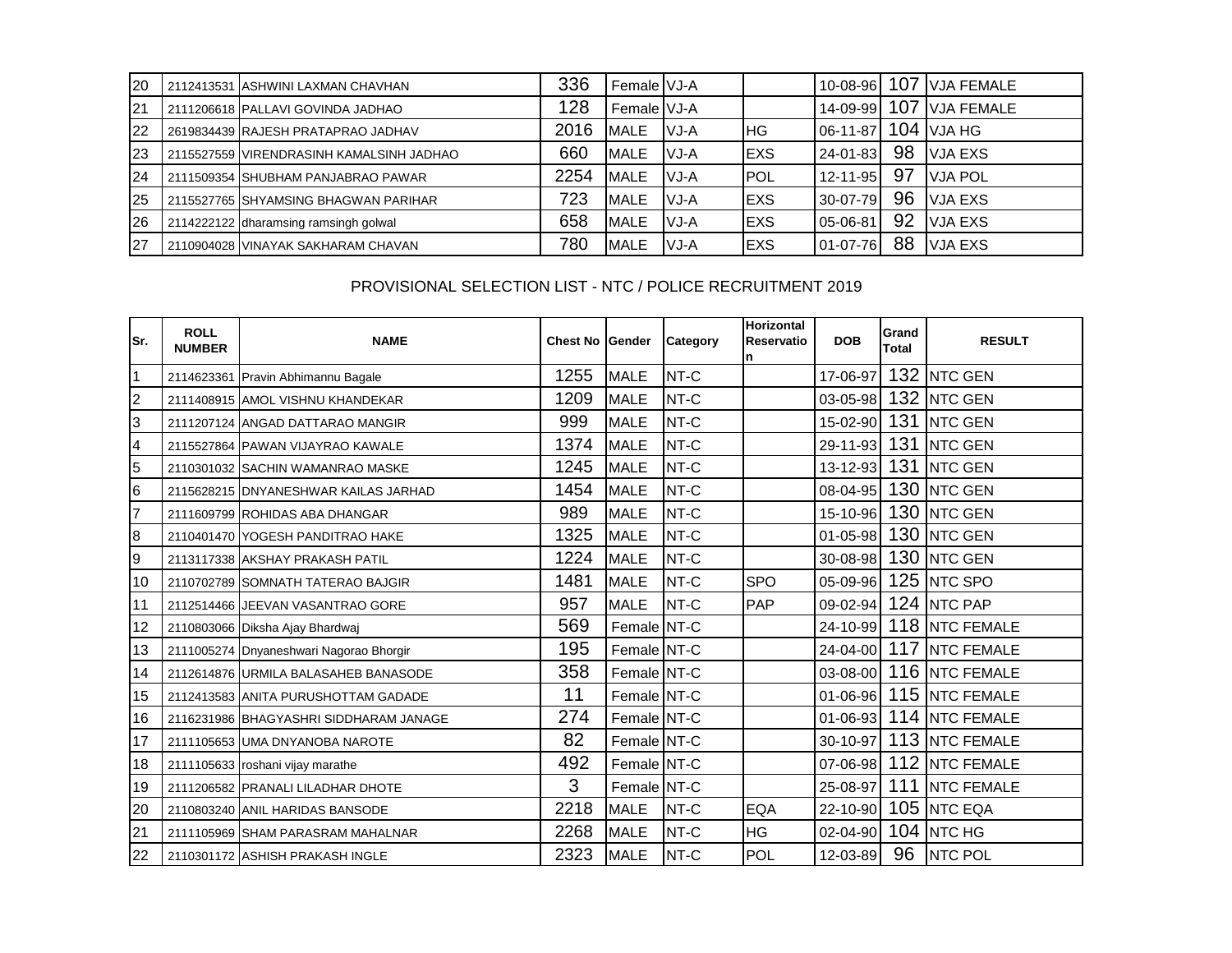| 23        | 2113419374 KALYAN BALAJI KAWAR        | 744 | <b>MALE</b> | INT-C       | IEXS | $03-02-74$     | 95 | <b>INTC EXS</b> |
|-----------|---------------------------------------|-----|-------------|-------------|------|----------------|----|-----------------|
| 24        | 2115527673 SACHIN HARIDAS PANDE       | 692 | <b>MALE</b> | INT-C       | IEXS | $25 - 11 - 83$ | 90 | <b>INTC EXS</b> |
| 25        | 2110502177 VIJAY DEORAO MAHARNAR      | 646 | <b>MALE</b> | INT-C       | IEXS | $04 - 07 - 80$ | 88 | <b>INTC EXS</b> |
| <b>26</b> | 2111207448 PANDURANG AMBADAS SONAWANE | 668 | <b>MALE</b> | <b>NT-C</b> | IEXS | $01 - 07 - 82$ | 83 | <b>INTC EXS</b> |

#### PROVISIONAL SELECTION LIST - NTD / POLICE RECRUITMENT 2019

| lSr.           | <b>ROLL</b><br><b>NUMBER</b> | <b>NAME</b>                            | <b>Chest No Gender</b> |             | Category    | <b>Horizontal</b><br>Reservatio<br>n | <b>DOB</b>     | Grand<br><b>Total</b> | <b>RESULT</b>     |
|----------------|------------------------------|----------------------------------------|------------------------|-------------|-------------|--------------------------------------|----------------|-----------------------|-------------------|
| 1              |                              | 2110904378 SHRIRAM YASHWANTRAO VANVE   | 964                    | <b>MALE</b> | NT-D        |                                      | 17-02-93       |                       | 132 NTD GEN       |
| $\overline{2}$ |                              | 2115830251 VINOD SUDAM JAYEBHAYE       | 1009                   | <b>MALE</b> | NT-D        |                                      | 26-04-97       | 131                   | <b>NTD GEN</b>    |
| 3              |                              | 2111911002 POPAT RAMCHANDRA BIKKAD     | 1335                   | <b>MALE</b> | NT-D        |                                      | 07-07-99       | 131                   | <b>NTD GEN</b>    |
| 4              |                              | 2110904019 SAGAR RAJU GHUGE            | 1802                   | <b>MALE</b> | NT-D        |                                      | 23-06-96       |                       | 130 NTD GEN       |
| 5              |                              | 2111408984 ASHISH DNYANESHWAR OMBASE   | 1206                   | <b>MALE</b> | NT-D        |                                      | 17-02-94       |                       | 129 NTD GEN       |
| 6              |                              | 2116030813 Deepak Ramrao Phunde        | 1083                   | <b>MALE</b> | NT-D        | <b>PAP</b>                           | 16-06-91       |                       | 124 NTD PAP       |
| $\overline{7}$ |                              | 2115427173 SIDHESHWAR PRABHAKAR DARADE | 1212                   | <b>MALE</b> | <b>NT-D</b> | <b>SPO</b>                           | $04 - 12 - 95$ |                       | 124 NTD SPO       |
| 8              |                              | 2114522858 USHABAI VYANKATRAO BARGAJE  | 613                    | Female NT-D |             |                                      | 20-06-91       | 117                   | <b>NTD FEMALE</b> |
| 9              |                              | 2111609488 suvarna Mahadav Avhad       | 172                    | Female NT-D |             |                                      | 15-06-99       | 117                   | <b>NTD FEMALE</b> |
| 10             |                              | 2115325376 savita vishnu gholve        | 458                    | Female NT-D |             |                                      | 09-10-00       |                       | 108 NTD FEMALE    |
| 11             |                              | 2115426622 BALAJI MADHAVRAO GHULE      | 704                    | <b>MALE</b> | NT-D        | <b>EXS</b>                           | 01-03-80       |                       | 107 NTD EXS       |
| 12             |                              | 2110903608 POOJA SANPATRAV GARJE       | 258                    | Female NT-D |             |                                      | $03 - 01 - 95$ | 107                   | <b>NTD FEMALE</b> |
| 13             |                              | 2115628193 NEHA SUDHAKAR DAKANE        | 15                     | Female NT-D |             |                                      | 14-02-94       |                       | 106 NTD FEMALE    |
| 14             |                              | 2113419726 JAGANNATH PRAKASH JAYEBHAYE | 685                    | <b>MALE</b> | NT-D        | <b>EXS</b>                           | 17-09-84       | 91                    | <b>NTD EXS</b>    |
| 15             |                              | 2116231833 VISHNU ASHOK JAYABHAYE      | 2312                   | <b>MALE</b> | NT-D        | IHG.                                 | $01 - 10 - 87$ | 88                    | <b>INTD HG</b>    |

# PROVISIONAL SELECTION LIST - SBC / POLICE RECRUITMENT 2019

| lSr. | <b>ROLL</b><br><b>NUMBER</b> | <b>NAME</b>                         | <b>Chest No Gender</b> |             | <b>Category</b> | <b>Horizontal</b><br>Reservatio | <b>DOB</b>     | <b>IGrand</b><br><b>Total</b> | <b>RESULT</b>        |
|------|------------------------------|-------------------------------------|------------------------|-------------|-----------------|---------------------------------|----------------|-------------------------------|----------------------|
|      |                              | 2111609917 Ashvin Diliprao Galkate  | 1031                   | MALE        | <b>ISBC</b>     |                                 |                |                               | 24-02-94 130 SBC GEN |
| I2   |                              | 2111206743 PRAMOD MAHADEO GHUYE     | 904                    | <b>MALE</b> | <b>ISBC</b>     |                                 | $25 - 12 - 94$ |                               | 125 SBC GEN          |
| ıз   |                              | 2111609501 ARTI GANGADHAR LINGALWAR | 118                    | Female SBC  |                 |                                 | $09-07-97$     |                               | 117 SBC FEMALE       |